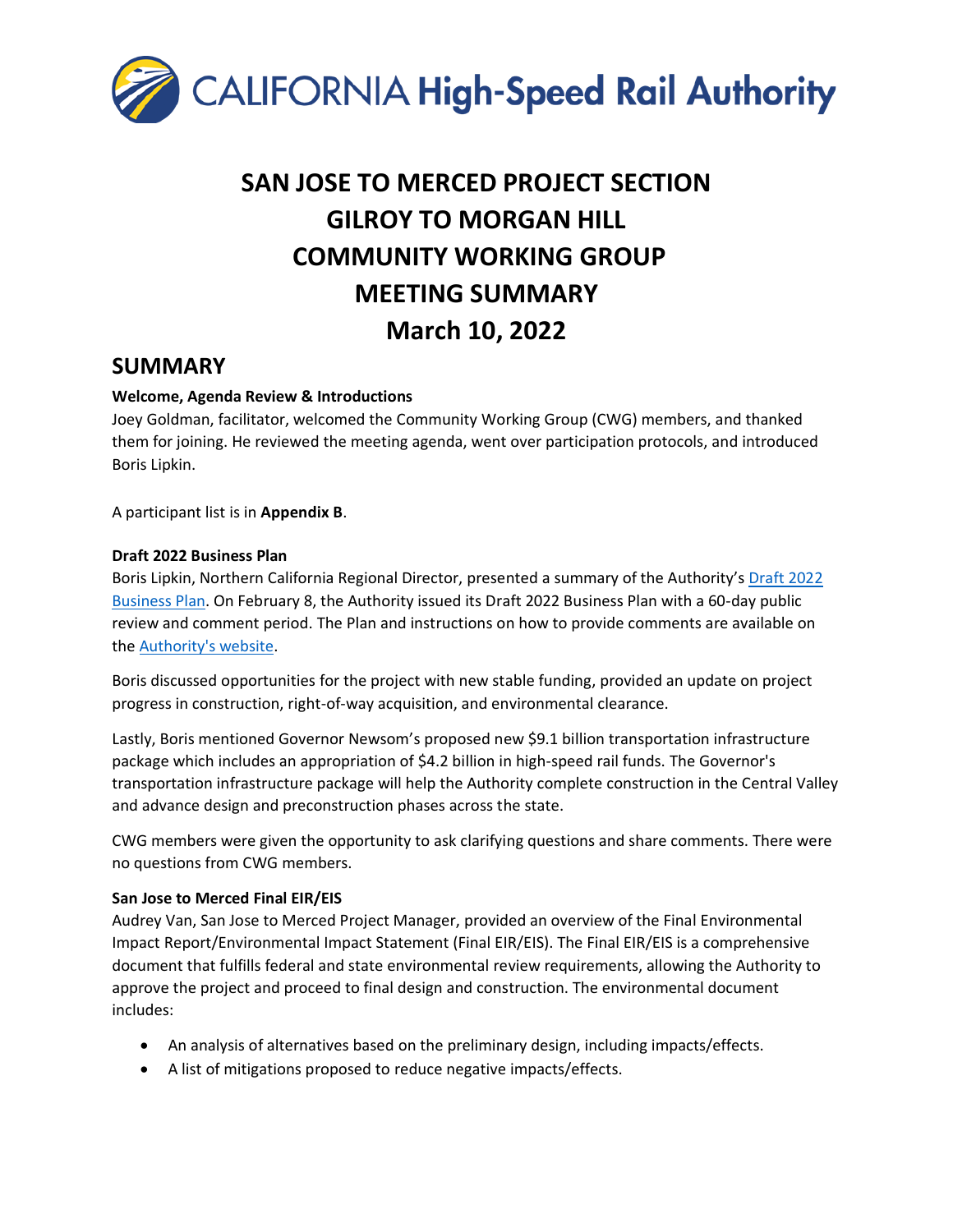- Public comments received on the Draft EIR/EIS and Revised/Supplemental Draft EIR/EIS and responses from the Authority.
- Revisions to the Draft EIR/EIS made in response to comments.

The Final EIR/EIS is available on th[e Authority's website.](https://hsr.ca.gov/programs/environmental-planning/project-section-environmental-documents-tier-2/san-jose-to-merced-project-section-final-environmental-impact-report-environmental-impact-statement/)

Audrey reviewed where the San Jose to Merced Project Section is in the environmental process schedule and explained the steps leading to the Final EIR/EIS release on **February 25th**. The Board will consider approving the Final EIR/EIS and directing the CEO to issue a Record of Decision (ROD) at its meeting on **April 20 and 21, 2022**. **[NOTE: Subsequent to the CWG meeting, the April Board Meeting has been rescheduled for April 27 and 28, 2022]**.

Audrey walked through the four end-to-end alternatives for the San Jose to Merced Project Section. The major benefits for the Preferred Alternative (Alternative 4) include the fewest displacements, fewest impacts on natural resources (including wetlands and habitats), fewest impacts to parks, and lowest capital costs. This is also the only alternative that allows for electrified Caltrain service to South San Jose and Southern Santa Clara County, which is an important joint benefit.

Audrey also gave a summary of the design features and refinements to alternatives on the San Jose to Merced Project Section.

A quick reference guide to the Final EIR/EIS is in **Appendix A**.

#### Questions, Comments, and Responses

- Question (Q): A CWG member asked if members of the public could attend the Board meeting?
	- $\circ$  Response (R): Authority staff responded yes. The meeting will be conducted in-person and streamed online, but the location is not confirmed yet.
- Q: A CWG member asked if California or out-of-state construction companies would do the Santa Clara County corridor construction?
	- $\circ$  R: Authority staff responded that all construction contracts are competitively bid and have community benefits agreements and requirements for Small Business Enterprises (SBEs), Disadvantaged Business Enterprises (DBEs), and Disabled Veteran Business Enterprises (DVBEs). Federal funds do not allow local hiring only, but the processes that the Authority has in place have been effective in working with local companies. Over 700 small businesses have worked on the project so far, and almost all of them have been from California.
- Q: A CWG member asked if the Final EIR/EIS adds more grade separations in Morgan Hill. Also, is the Butterfield bridge sufficient, or will it be reconstructed?
	- $\circ$  R: Authority staff mentioned that grade separations were primarily part of Alternative 2. The preferred alternative is Alternative 4, does not propose grade separations in Morgan Hill. The existing grade separation at Butterfield Boulevard and below the rail corridor at Monterey Road are included in the Final EIR/EIS analysis.
- Q: A CWG member asked what traffic analysis has been done in Morgan Hill, and if that analysis accounted for Caltrain's trains and other trains?
	- o R: Authority staff responded that the Authority analyzed traffic in the Final EIR/EIS in Section 3.2. As a standard, a traffic analysis considers peak hours (morning and evening) when congestion happens. The Authority's analysis accounted for Caltrain's train activity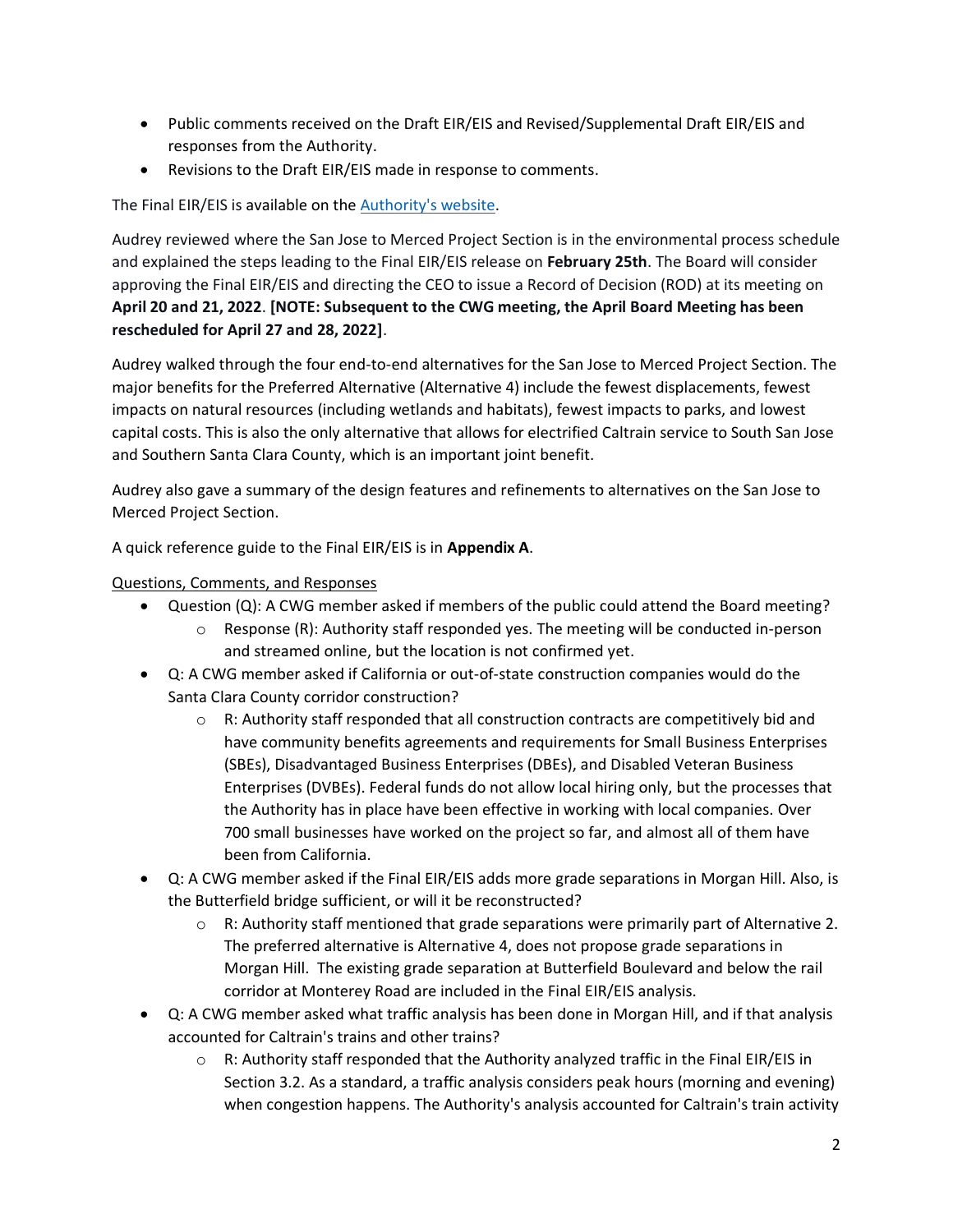and key factors such as how many trains can pass in an hour and how long the gates might be down. In the Final EIR/EIS, the Authority identified mitigations for site-specific impacts at intersections in Morgan Hill. Out of four intersections that had significant impacts in the Draft EIR/EIS in Morgan Hill, the Authority reduced those to one intersection in the Final EIR/EIS through mitigation measures.

- Q: A CWG member asked what the Morgan Hill mitigation measurements for traffic at at-grade crossings are?
	- $\circ$  R: Authority staff mentioned that some of the Morgan Hill mitigation measures are signalization and intersection improvements. The Authority included mitigations in compliance with its policy. For example, if a mitigation would require purchasing and demolishing existing homes or businesses to widen roads, those mitigations were not considered because that is not consistent with the Authority's policy on traffic mitigation.
- C/Q: A CWG member mentioned that Morgan Hill and Gilroy are undergoing a huge surge of new housing and traffic. For example, a good portion of the traffic does not go on Highway 101 during rush hour. Instead, it goes through Morgan Hill. They asked how the Authority evaluated the existing population and traffic surge?
	- $\circ$  R: Authority staff responded that the Authority used regional land use and population forecasts and considered the traffic and population in 2040, as an out year for when high-speed rail service would be operational. In the analysis, the Authority assumed the highest number of trains that could be in the corridor. Train service is likely to increase incrementally over time. The starting point will be two trains per hour; there would need to be demand growth and other factors to justify the higher levels of service.
- C: A CWG member expressed concerns about the speedy growth in residential construction in Morgan Hill. They mentioned that Senate Bill 330 allows density bonuses for building taller and denser projects. In Morgan Hill, people are building on clusters of four or more single-family lots up to 50 or 60 units. These actions have a significant impact on traffic.
- Q: A CWG member mentioned that Morgan Hill, San Martin, and Gilroy provided many comments in the Draft EIR/EIS regarding noise impacts. They asked how those comments were addressed in the Final EIR/EIS?
	- o R: Authority staff responded that the Authority follows the Federal Railroad Administration (FRA) and Federal Transit Administration (FTA) guidelines for noise analysis. In the analyses, the Authority included the speed, horn, engine, and wheel noise from the high-speed rail trains, and the freight, Caltrain, and Amtrak trains. Given the comprehensiveness of the previous work, the Authority did not redo the noise analysis based on the comments but did respond to each comment that was submitted.
- Q: A CWG member asked what the most significant adverse effects on Gilroy were with Alternative 4?
	- $\circ$  R: Authority staff mentioned some of the effects are as follows: the Gilroy station, some property displacements, residual noise effects, traffic effects, and the closure of the atgrade crossing at 7th Street.
- Q: A CWG member asked if the travel time for high-speed rail has increased or decreased in the San Jose to Merced Project Section since the Draft EIR/EIS?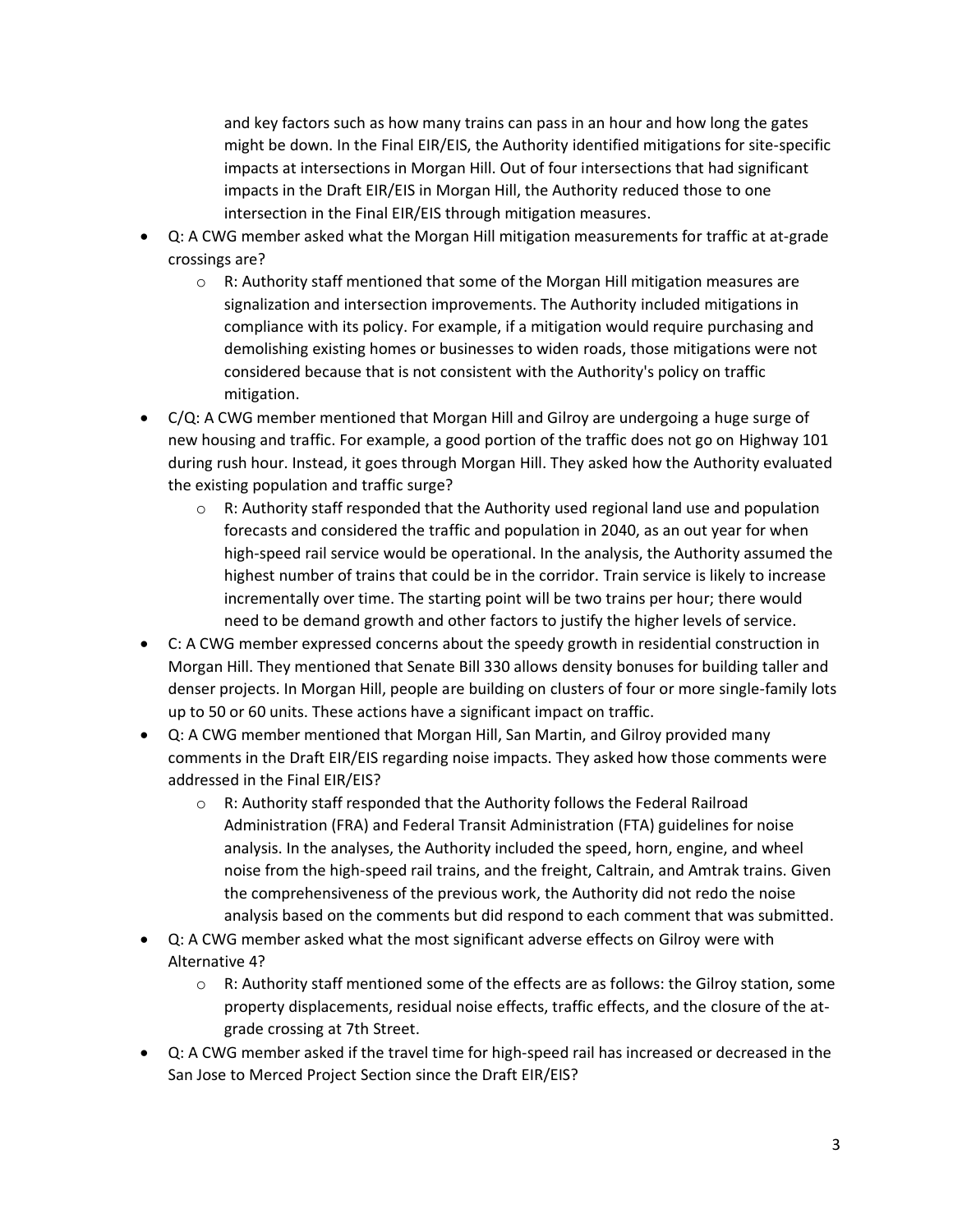- $\circ$  R: Authority staff responded that the travel times did not change much between the Draft EIR/EIS and the Final EIR/EIS; the Authority has strict travel time requirements from Proposition 1A. Between San Jose and Gilroy, in the Preferred Alternative, the train has a maximum operating speed of 110 miles mph, and east of Gilroy, the train has a maximum speed of 220 mph.
- C: A CWG member highlighted how important it is for the Authority to continue to maintain clear communication with stakeholders in Gilroy and Morgan Hill to make sure people understand what is going on with the project and how the community will be affected.
- C: A CWG member said that high-speed rail is a great project. They mentioned that the construction in Fresno and Madera is incredible. They noted that California is behind in highspeed projects compared with countries like Japan, which have had high-speed trains since the 1970s. They mentioned that the California high-speed rail project would do wonders for the State of California.
- Q: A CWG member asked if there could be a possibility to consider an alternative route instead of via the Pacheco Pass to connect the Central Valley with the Bay Area? The CWG member expressed cost concerns for the 13-mile tunnel in the Pacheco Pass.
	- $\circ$  R: Authority staff responded that a decade ago, after much discussion, the decision was made to go through the Pacheco Pass instead of the Altamont. Since then, the Authority has analyzed the best possible way to go through the Pacheco Pass as part of the environmental review process. However, much work is ahead, and the Pacheco Pass tunnel is a massive project within high-speed rail. Many things need to happen to build the tunnel, but that is the direction the Authority is heading.
- Q: A CWG member said that as a resident of Gilroy, they have safety concerns about at-grade crossings. They expressed concern about noise and vibration effects in downtown Gilroy and their impacts on historic buildings. They asked how the high-speed rail adversely affects downtown Gilroy residents and what are some of the planned mitigation measures in the Final EIR/EIS.
	- $\circ$  R: Authority staff responded that in the Draft EIR/EIS, the preliminary environmental justice analysis did not identify offsetting mitigation measures for significant impacts. However, in the Final EIR/EIS, the Authority's environmental justice analysis identified six different community improvements as offsetting mitigations. Some of the improvements include a pedestrian overcrossing at IOOF Ave; neighborhood lighting improvements; and sidewalk, curb, and bikeway improvements. A lot of the improvements are investments in safety. In the Final EIR/EIS, the Authority also identifies noise mitigation measures, such as noise wall barriers and others. These improvements were possible through cooperative work with the local entities and other partners through the Authority's environmental justice work.
- Q: A member mentioned that when BART went through parts of Milpitas and Fremont, they replaced windows to decrease the sound impacts in the rail line corridor. They asked if highspeed rail would do the same.
	- $\circ$  R: Authority staff responded that the Authority identified tentative locations for noise barriers along the route to help mitigate the noise. There is additional mitigation in the Final EIR/EIS to build noise insulation and could include window treatments if the noise barriers do not block the noise.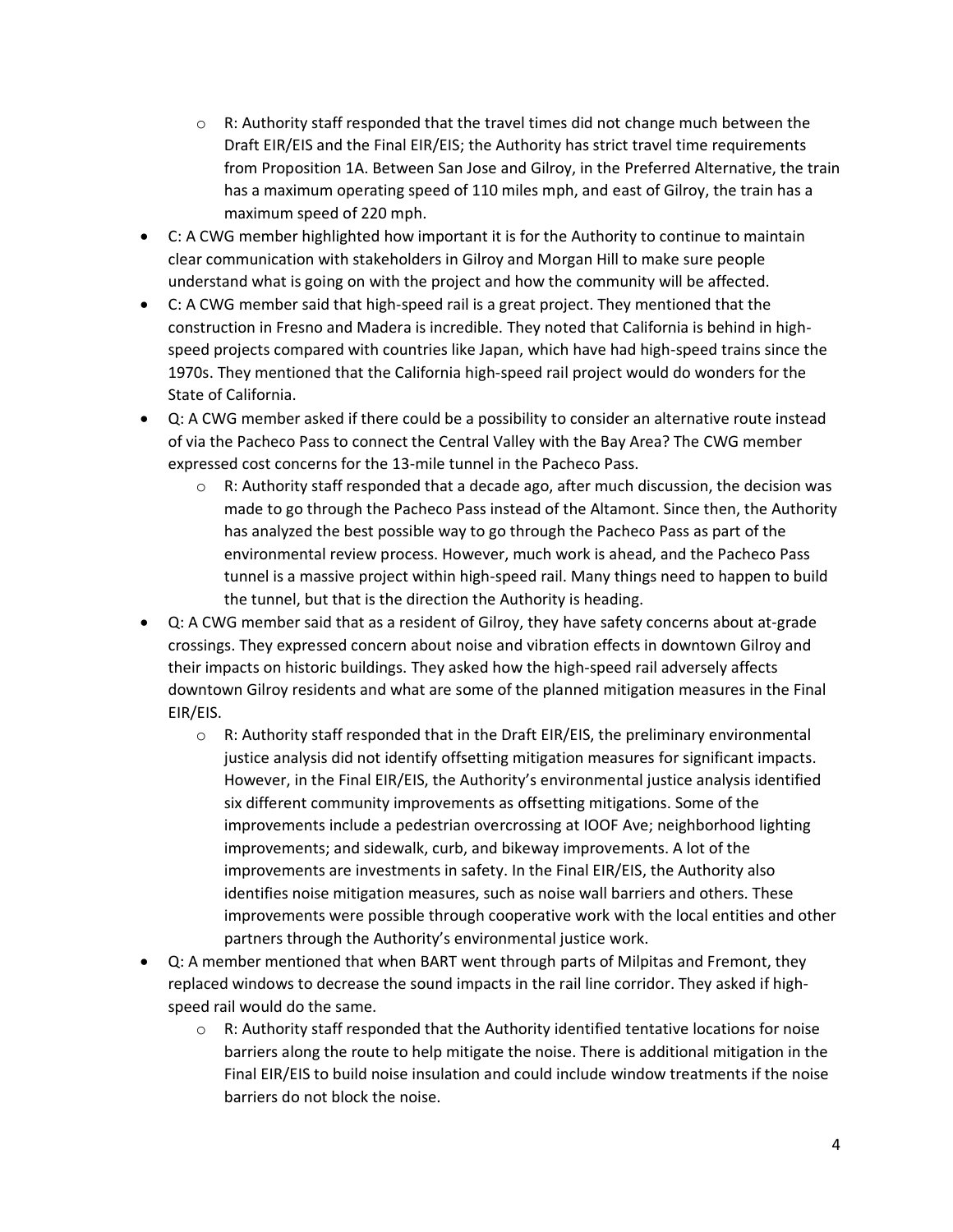- Q: A CWG member asked why the Union Pacific Railroad (UPRR), and high-speed rail trains are not at the same elevation?
	- $\circ$  R: Authority staff responded that the high-speed rail in the Preferred Alternative would run at grade, the same as UPRR trains.
- C: A CWG member expressed disappointment because Gilroy is getting access to high-speed rail; in contrast, Morgan Hill ends up with a 110-mph train blowing its horn, racing through the community with only one opportunity to cross under the tracks. They expressed safety concerns and did not think the current plan was a viable solution for Morgan Hill.
- C: A CWG member said that San Martin is not being heard and is not being addressed as Gilroy or Morgan Hill are. They mentioned that San Martin would change a lot with the project, and the Authority is not providing more information to the neighborhood.

#### **Public Comment**

Members of the public were invited to share their comments. Their comments are summarized below.

- C: A member of the public mentioned that local cities could establish " Quiet Zones" under the Train Horn Rule (49 CFR Part 222) to mitigate noise. They encourage members of the public to learn more about the process as well as local jurisdictions such as City of Gilroy and Morgan Hill.
	- $\circ$  C: Authority staff noted that while the Authority analyzes Quiet Zones in the Final EIR/EIS, the Authority or UPRR cannot establish Quiet Zones – it is completely at the prerogative of local jurisdictions. However, the Authority modified language in the Final EIR/EIS to note that if a local jurisdiction decides to pursue Quiet Zones, the Authority will provide technical assistance. Also, the proposed quad gates, fencing, and median channelization improvements are usually required to get a Quiet Zone approved, so those features would also help jurisdictions in that process.
- Q: A member of the public asked if the San Jose CWG meeting on March 9 was like the Morgan Hill/Gilroy CWG meeting?
	- $\circ$  R: Authority staff responded that the San Jose CWG meeting was similar to the Morgan Hill/Gilroy CWG meeting.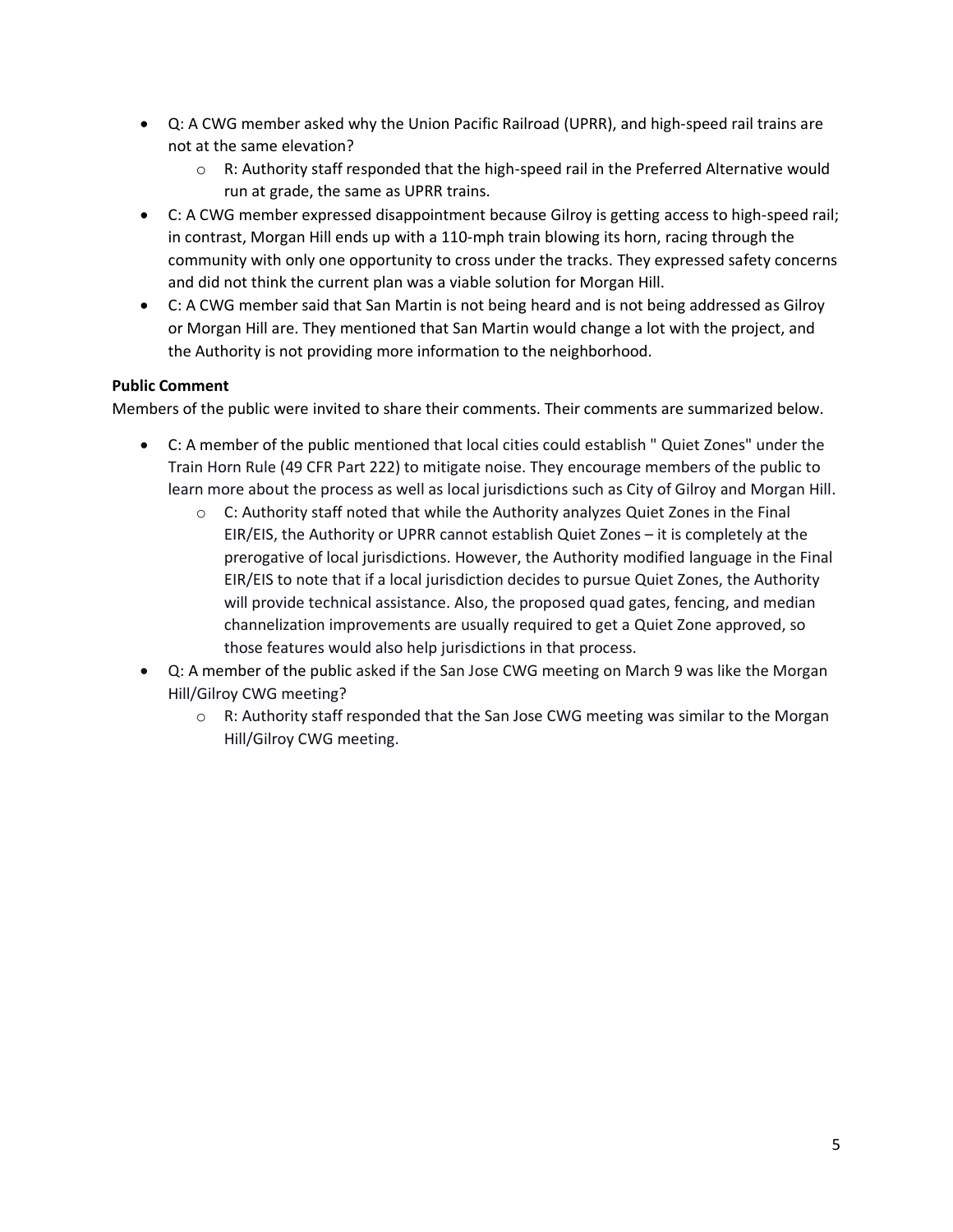### **APPENDIX A – Quick Guide to Final EIR/EIS**

- Impact in my community
	- $\circ$  [Volume 1](https://hsr.ca.gov/wp-content/uploads/2022/02/Final_EIRS_JM_V1-05_Table_of_Contents_Volume_1.pdf)  Within each resource section, impact analysis is provided by project subsection:
		- San Jose Diridon Approach
		- Monterey Corridor
		- Morgan Hill to Gilroy
		- Pacheco Pass
		- San Joaquin Valley
	- o Volume 1, [Chapter 5](https://hsr.ca.gov/wp-content/uploads/2022/02/Final_EIRS_JM_V1-29_CH_5_Environmental_Justice.pdf) Environmental Justice
- Responses to Comments
	- o **Volume 4** 
		- [Chapter 16](https://hsr.ca.gov/wp-content/uploads/2022/02/Final_EIRS_JM_V4-01_CH_16_Introduction.pdf) Introduction
		- [Chapter 17](https://hsr.ca.gov/wp-content/uploads/2022/02/Final_EIRS_JM_V4-02_CH_17_Standard_Responses.pdf)  Standard Responses
		- Chapters 18 to 20 Standard Responses in [Spanish,](https://hsr.ca.gov/wp-content/uploads/2022/02/Final_EIRS_JM_V4-03_CH_18_Standard_Responses_Spanish.pdf) [Mandarin,](https://hsr.ca.gov/wp-content/uploads/2022/02/Final_EIRS_JM_V4-04_CH_19_Standard_Responses_Mandarin.pdf) and [Vietnamese](https://hsr.ca.gov/wp-content/uploads/2022/02/Final_EIRS_JM_V4-05_CH_20_Standard_Responses_Vietnamese.pdf)
		- Chapters 21 to 27 Responses to Agency, [Elected Official,](https://hsr.ca.gov/wp-content/uploads/2022/02/Final_EIRS_JM_V4-08_CH_23_Elected_Official_Comments.pdf) [Tribe,](https://hsr.ca.gov/wp-content/uploads/2022/02/Final_EIRS_JM_V4-10_CH_25_Tribe_Comments.pdf) Business and [Organization,](https://hsr.ca.gov/wp-content/uploads/2022/02/Final_EIRS_JM_V4-11_CH_26_Business_and_Organization_Comments.pdf) and [Individual](https://hsr.ca.gov/wp-content/uploads/2022/02/Final_EIRS_JM_V4-12_CH_27_Individual_Comments.pdf) Comments
- Maps of Alternatives
	- o **Volume 1,** [Chapter 2,](https://hsr.ca.gov/wp-content/uploads/2022/02/Final_EIRS_JM_V1-08_CH_2_Alternatives.pdf) Alternatives, General Maps
	- o **[Volume 2,](https://hsr.ca.gov/wp-content/uploads/2022/02/Final_EIRS_JM_V2-02_TOC_Volume_2.pdf)** Appendix 3.01-A, Maps of Affected Properties
	- o **[Volume 3,](https://hsr.ca.gov/wp-content/uploads/2022/02/Final_EIRS_JM_V3-02_General_Information_Volume_3.pdf)** Preliminary Engineering Design Plans
- Visual Simulations of Alternatives
	- o **Volume 1,** Chapter 3, [Section 3.16,](https://hsr.ca.gov/wp-content/uploads/2022/02/Final_EIRS_JM_V1-24_CH_3.16_Aesthetics_Visual_Quality.pdf) Aesthetics and Visual Quality